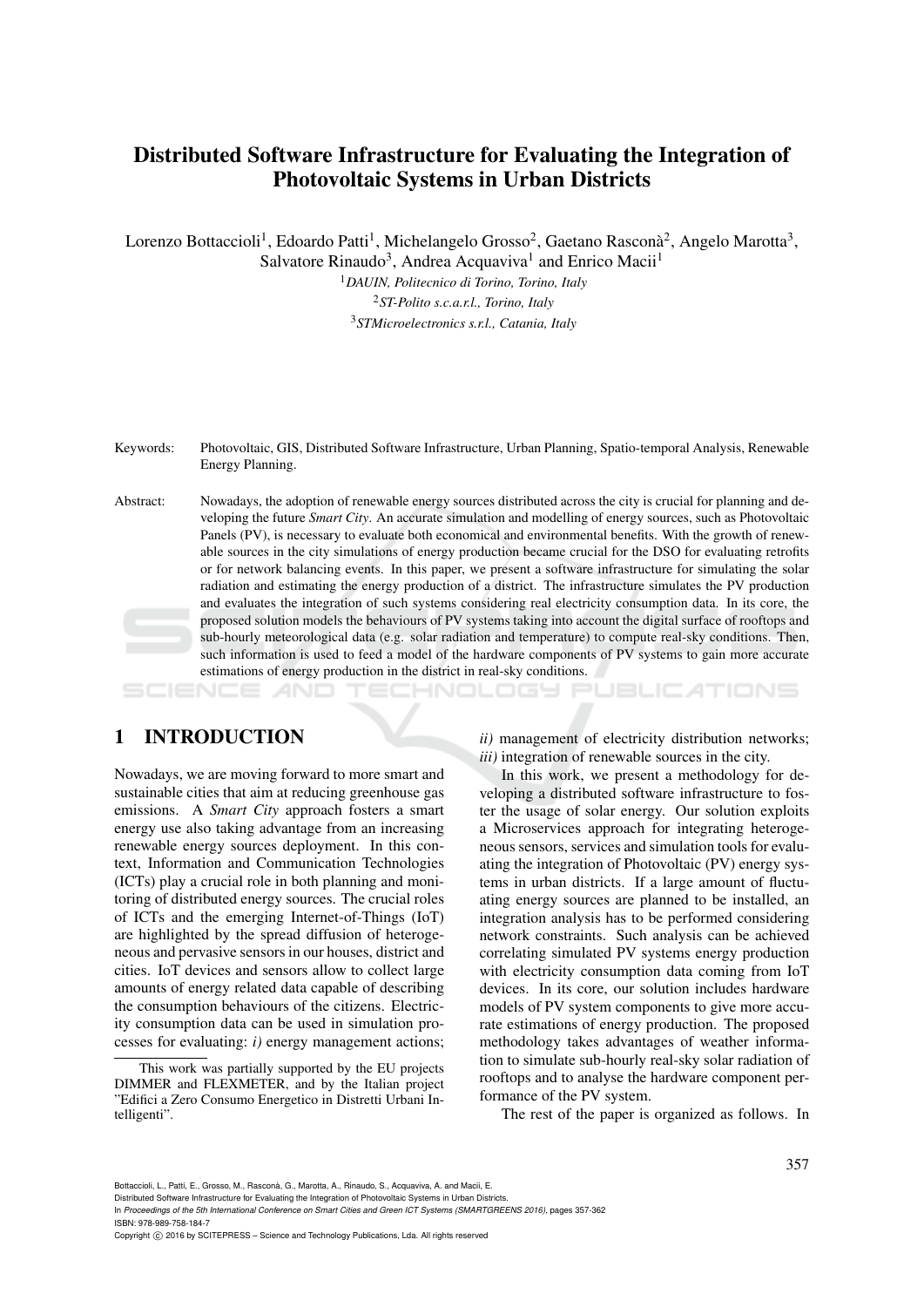Section 2 the actual state of art of methodologies and services for PV energy simulation are presented. Section 3 analyse the motivation that prompt us to embark on this research. Section 4 presents the specifications and the methodology to develop our solution. Finally, Section 5 provides the concluding remarks.

# 2 STATE OF THE ART

Geographic Information Systems (GIS) tools have been applied for solar energy applications in urban context as reported by (Freitas et al., 2015). One of the major limitation of actual GIS tools consists on neglecting time domain, as reported by (Camargo et al., 2015). Both (Camargo et al., 2015; Freitas et al., 2015) highlight the fact that an accurate solar radiation estimation is needed and a detailed modelling of the components of the PV system is required.

GIS tools have been exploited also for webbased applications for fostering photovoltaic potential and system integration platforms (Suri et al., 2008; Mapdwell Solar System, ; de Sousa et al., 2012; De Amicis et al., 2012). Such platforms do not provide time-dependent simulation about energy production and PV system performances. Time dependent simulation of PV production, with an accurate evaluation of components performance, is crucial for: *ii)* planning deployment activities; *ii)* business plan evaluation; *iii)* monitoring of existing plants and smart energy use. The main limitation of such services are summarized in the following and reported in Figure 1: *i*) they provide yearly data in **real-sky** conditions; *ii)* they do not provide hourly or sub-hourly data in real-sky conditions; *iii)* they do not take into account PV system hardware components to model their performance and behaviour. In addition, such services do not correlate electricity consumption data with PV production simulation, which is relevant to evaluate PV systems integration.

|                                               | Yearly<br>simulation | Sub-hourly<br>Clear-sky<br>simulation | Sub-hourly<br>Real-sky<br>simulation | Economic<br>Analisys | Weather data<br>integration | Use of PV<br>Hardware<br><b>Models</b> | Electricity<br><b>Consumption data</b><br>integration |
|-----------------------------------------------|----------------------|---------------------------------------|--------------------------------------|----------------------|-----------------------------|----------------------------------------|-------------------------------------------------------|
| <b>Our solution</b>                           |                      |                                       | √                                    | ✓                    |                             |                                        |                                                       |
| <b>PVGIS</b><br>(Suri et al., 2008)           | v                    |                                       |                                      |                      |                             |                                        |                                                       |
| <b>I-SCOPE</b><br>(De Amicis et al.,<br>2012) | v                    |                                       |                                      |                      |                             |                                        |                                                       |
| <b>i-GUESS</b><br>(de Sousa et al.,<br>20121  | u                    |                                       |                                      |                      |                             |                                        |                                                       |
| <b>Mapdwell Solar</b><br>System               |                      |                                       |                                      |                      |                             |                                        |                                                       |

Figure 1: Confront with available services.

With respect to state of the art solutions our methodology provides real-time energy production data of existing and of feasible PV systems in the district. In the simulation process, our solution takes into

account also the operation efficiency of each component of the PV systems. Taking advantage of the correlation of PV energy production simulation with electricity consumption data our solution is able to evaluate the energetic impact of the integration of PV systems in the district.

# 3 MOTIVATION AND EXPECTED **OUTCOMES**

This research aims at developing a software infrastructure that exploits GIS tools, weather and electricity consumption data for evaluating PV systems integration in urban context. Our infrastructure aims at providing sub-hourly information of real-sky incident radiation on rooftops. It is devoted to both planning and monitoring phases of PV systems, spanning all scales starting from single building up to block, district and city. Such infrastructure can be exploited in order to produce forecast simulation of PV systems energy production for smart energy use. This solution is intended to satisfy the needs of different endusers such as: *i) Single citizen* can evaluate the economic and environmental savings achievable with the installation of a PV system; *ii) Energy aggregators and Energy Communities* can use the simulations to schedule consumption of their clients for maximizing self-consumption and minimizing energy bills. In particular *Energy Communities* can exploit such infrastructure to perform feasibility studies as proposed in our previous research (Bottaccioli et al., 2015); *iii) PV system engineers* can simulate the behaviour of converters with the application of realistic conditions. This simulation helps in dimensioning, validating and optimizing each system before and after installation; *iv) Distribution system operators* (DSO) can take advantage of the proposed solution for network balancing and for planning retrofits and/or extensions of the existing distribution grid; *v) Energy and City planners* can exploit the infrastructure for evaluating the impacts of large PV systems installations or for monitoring the performance of existing ones.

### 4 PV SYSTEM INTEGRATION

New methodologies and procedures for a high detailed simulations, in both spatial and temporal domains, are recently emerging in the research filed of PV potential estimation (Camargo et al., 2015; Jakubiec and Reinhart, 2013; Luka et al., 2014). These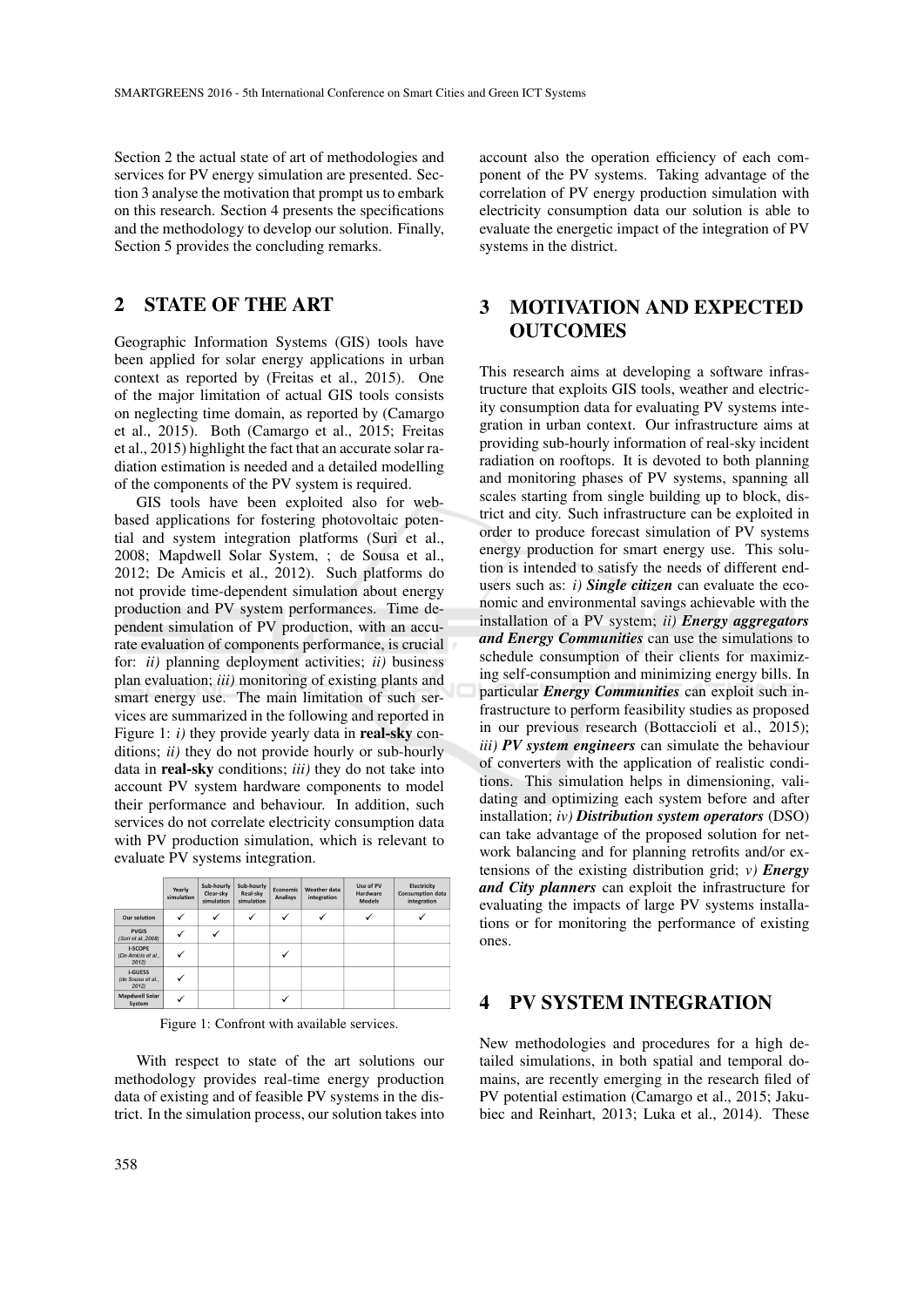

Figure 2: Distributed Software Infrastructure.

works have opened the way to spatio-temporal analysis in the assessment of PV potential. In particular, (Camargo et al., 2015) highlights the necessity to integrate simulated PV production with electricity consumption data for a correct PV integration to avoid network congestions. The limitations of the state of art solution in PV energy simulation are: *i)* they run as *Desktop applications* and simulated results can not be provided easily to external users and/or other software components; *ii)* they do not integrate weather data; *iii)* they do not take advantage of hardware components models for evaluating the efficiency of a PV system; *iv)* they do not correlate PV simulated data with real electricity consumption data. Hence, the main objective of our research are: *i)* the development of a distributed software infrastructure for PV energy simulation; *ii)* the integration of the meteorological data coming from the third-party services; *iii)* the adoption of hardware components models of PV systems in order to evaluate the overall efficiency; *iv)* the correlation between PV production and electricity consumption data in order to evaluate the integration of PV systems in the district considering network constraints.

Figure 2 shows the three layers of our distributed software infrastructure. The bottom layer is the data source integration layer that is in charge of collecting the required information from the following heterogeneous data sources: *i) Digital Surface Model(DSM)*, which is a raster image that represents terrain elevation considering the presence of manufactures; *ii) Linke Turbidity coefficients* that express the attenuation of solar radiation related to air pollution; *iii) Weather data* of third party services for collecting solar radiation, temperature and wind speed; *iv) Electricity consumption data* that are used for evaluating the integration of PV systems.

The middle layer is the core of our methodology. It consists of simulation and integration services that are summarized in the following: *i) GIS-DB* stores clear-sky and suitable surface maps; *ii) Suitable* *area* identifies suitable surface for PV modules on rooftops; *iii) Clear-Sky simulation*; *iv) Real-Sky simulation*; *v) Solar decomposition* provides diffuse and direct components of solar radiation (as described in Section 4.2); *vi) PV energy estimation* module considers hardware components models for evaluating the performance behaviours of the PV system; *vii) PV integration* module takes into account network constraints for evaluating the integration of PV systems into the grid. Furthermore, it implements algorithm for load shifting and demand side management. The *PV integration* module performs also economic evaluation of feasible PV energy systems.

The upper layer is devoted to user applications, such as *Web-Map interface* and *Dashboards*. Both of them can provide information about performed simulation across the city with different level of details.

## 4.1 Software Infrastructure for PV Simulation

In this section, we present the methodology we are exploiting to develop our distributed simulation infrastructure for PV system planning and monitoring in a *Smart City* context. The simulation of energy production is performed taking into account the efficiency behaviours of each hardware component of the PV system. The *GIS-Server* module, showed in Figure 3, is the core of our solution. We selected the open-source software *GRASS-GIS* that provides, through *r.sun*, functionalities for computing clear-sky solar radiation. This tool has been proved to provide an accurate simulation of solar radiation in urban contexts (Ronzino et al., ; Freitas et al., 2015).

The inputs required by the clear-sky simulation process are: *i)* the Digital Surface Models (DSM) and *ii)* monthly *Linke* turbidity coefficients. In addition, the *GIS-Server* stores in its database (*GIS-DB*) preand post-processed data: *i)* DSM; *ii)* generated clearsky hourly radiation maps and *iii)* suitable rooftops surface maps.

The proposed distributed infrastructure takes advantage of a Microservices approach in order to integrate different software and models in a form of interoperable services. It exploits the Web Processing Services (WPS), Web Feature Service (WFS) and Web mapping Services (WMS) that are the standards defined by the Open Geospatial Consortium (OGC). OGC specifies a service interface for publishing and performing geospatial process over the web. WPS are used for file upload and for executing the simulation process. They provide the rules for standardizing inputs and outputs of the process. WFS are used for querying and retrieving features about the elements of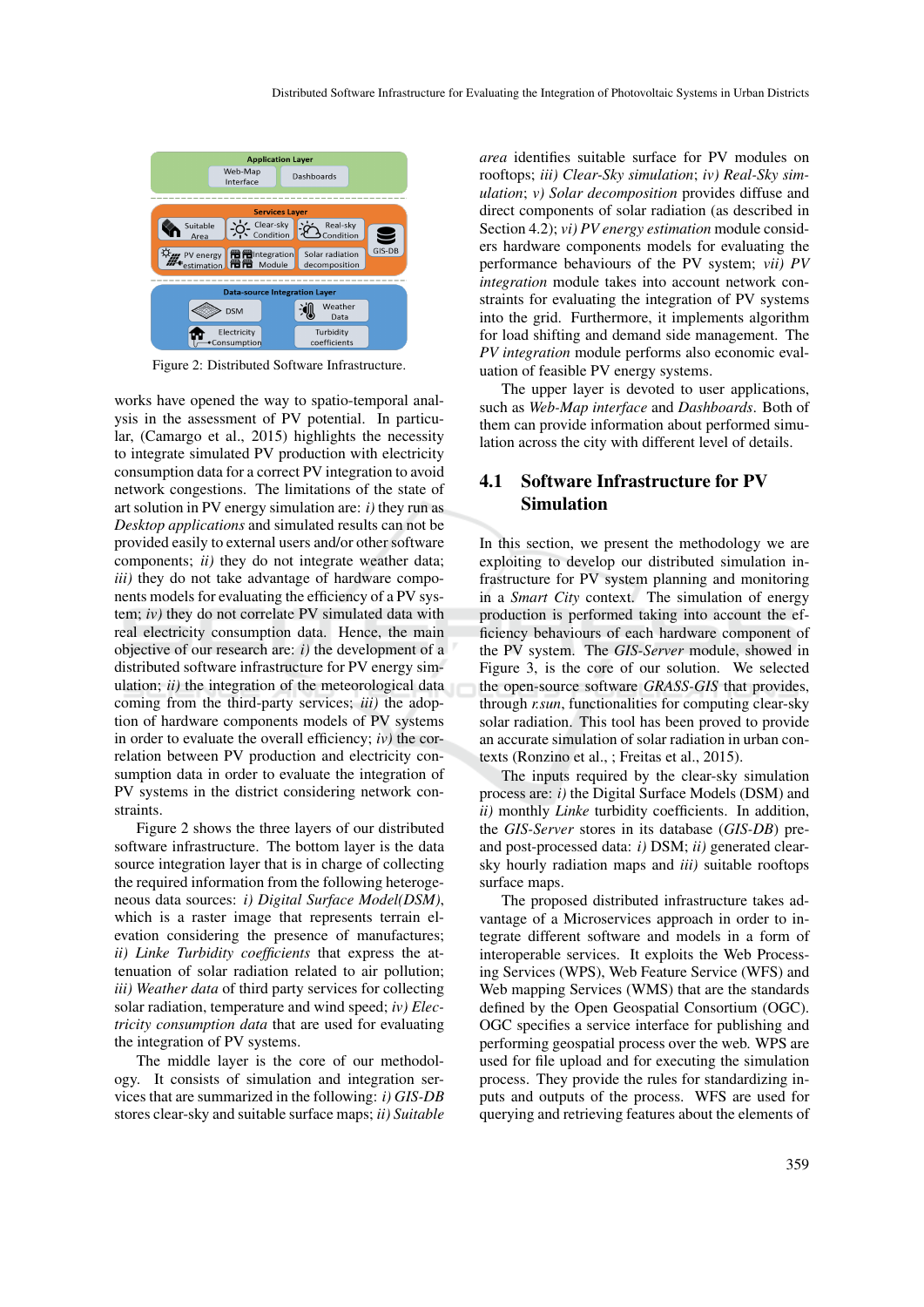

Figure 3: PV Simulation Infrastructure Time Diagram.

a polygon-map. WMS are used for the visualization of the produced map in the *Web-Map interface*.

Figure 3 shows the interactions between the software actors of our distributed infrastructure for simulating PV systems energy production and hardware components behaviours. The computation starts when the User uploads the DSM through a WPS to *GIS-Server*.The upload of the file automatically executes the clear-sky simulation module by specifying the inputs directly in request. Based on the DSM, given a date and time this process produces the related set of clear-sky radiation maps. The maps are saved in the *GIS-DB* and the User is notified. Then the User can execute the task for identifying the suitable areas for PV systems installation. This is computed by the *Suitable Surface* module that takes the DSM, slopes and orientation as inputs. The resulting maps are stored again in the *GIS-DB*. Alternatively the user can upload in the *GIS-DB* his own suitable surface maps.

Finally, the User invokes the *PV Simulation* module for estimating the energy production of a PV system exploiting also meteorological conditions. *PV Simulation* module needs the already stored information about suitable surface and clear-sky radiation maps. If new parameters for identifying suitable surface are given, such maps are re-calculated by *Suitable Surface*. Meteorological conditions are needed as well and they are provided by the nearest weather station though third-party web-services (e.g. (Weather Underground, )). In particular, solar radiation data are useful for estimating real-sky conditions by defining clear-sky indexes for both direct and diffuse radiation. Wind speed and air temperature are needed for evaluating detailed performance of each PV system hardware component (e.g. PV modules, Inverter and Maximum Power Point Tracker). Optionally, if direct and diffuse solar radiation components are not provided by third party services, the solar radiation decomposition modules is used by the simulation process. More information about weather data integration are reported in Section 4.2. The *PV Simulation* modules query the PV array data sheet in order to collect information on the PV array characteristic needed by the hardware components models.

In a nutshell, the described software infrastructure is able to simulate sub-hourly real-sky solar radiation of rooftops in a given city district area. Then it provides an estimation of PV systems energy production, also analysing its hardware components performances. Section 4.3 presents the model for energy conversion efficiency of PV hardware components, that is the core of the *PV Simulation* module.

#### 4.2 Weather Data Integration

In the last years the availability of weather station data present in our cities is strongly increased. This is due to the lower price of weather stations and the appearance of open web-services for data management and publication, such as (Weather Underground, ). In order to simulate real-sky solar radiation on a pitched surface, information on direct and diffuse radiation is needed. The majority of present weather stations do not provide direct and diffuse radiation measurement, because accurate and expensive sensors would be required. In order to overcome such limitation, in our solution we have developed a module for extracting direct and diffuse radiation from global horizontal radiation. The module exploits solar radiation decomposition techniques present in the literature such as (Boland et al., 2013; Orgill and Hollands, 1977; Erbs et al., 1982). Those experimental techniques use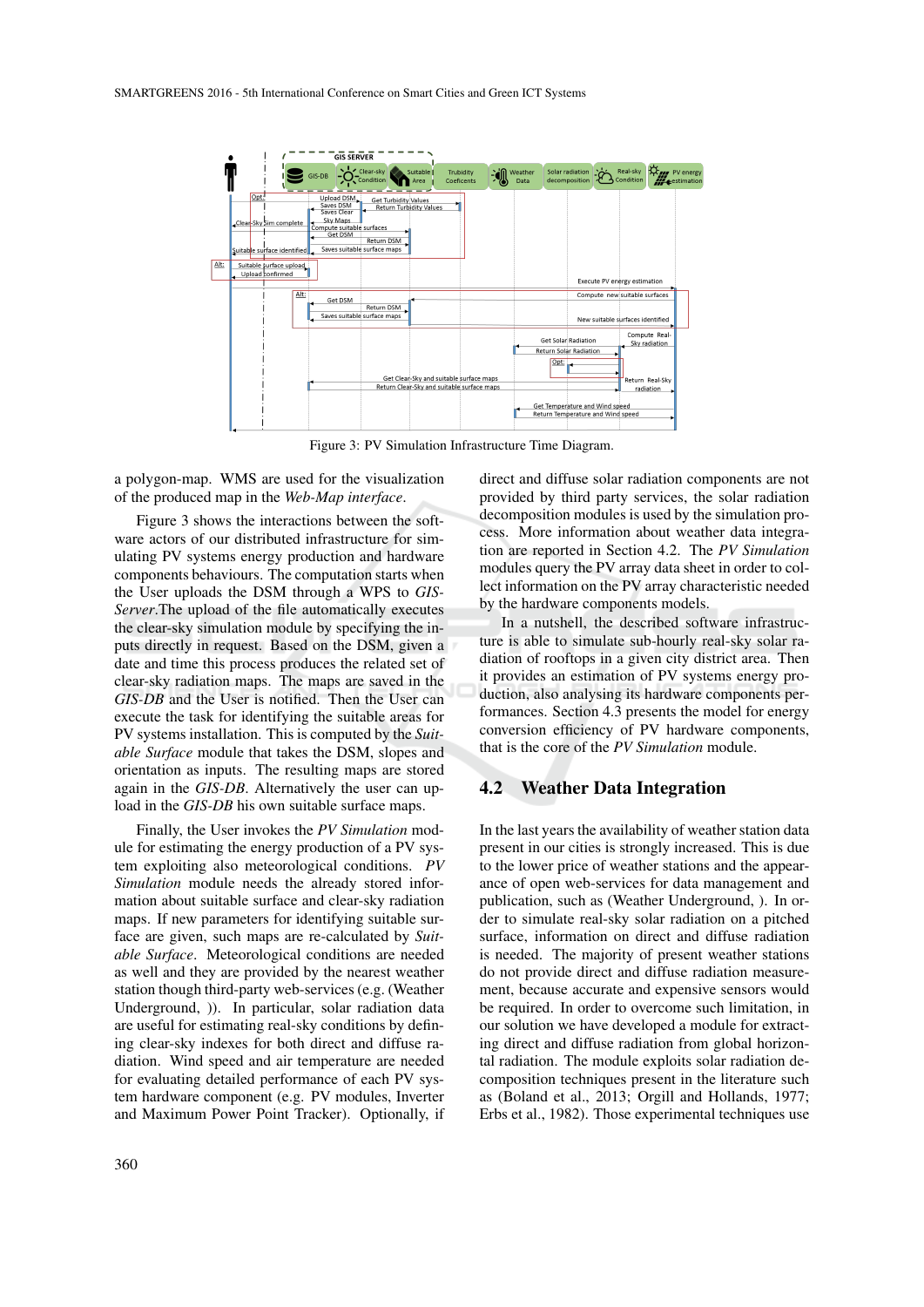information only on global radiation to predict the direct and diffuse components. The user can specify which technique is the most suitable for the area of interest. This because decomposition models do not perform with the same accuracy all over the world due to their experimental nature. Indeed, depending from latitude, longitude and environmental condition the accuracy of the decomposition model can change.

This module gives to our infrastructure a big flexibility of employment due to the possibility of integrating common and available weather station data.

## 4.3 Energy Conversion Efficiency Modelling

Photovoltaic cells produce direct current (DC) energy at only a fraction of a volt. The utility wiring or grid and appliances within the home typically use alternating current (AC) power with voltages greater than 100V. To convert power from DC to AC, an inverter must be integrated into the PV system. Typically, another DC-DC converter is added to step up the low voltage DC produced by photovoltaic cells to the substantially higher DC voltage necessary at the input of the inverter. "Smart" converters embed Maximum Power Point Tracker (MPPT) logic that adapt the power transfer to the changing working conditions in real time.

The traditional grid-tied architecture of photovoltaic systems concentrates all the electronics in the central inverter. This is the centralized approach. To gain in terms of global system energy production, reliability, safety, communication and monitoring, the trend today is to move towards the distributed approach where the electronics is partially or fully distributed close to each panel (microinverter). In this way, the power transfer related to non-uniform shading conditions can be maximized using local MPPT.

Solar radiation and temperature have a huge influence on the characteristics and performance of each photovoltaic module, so modelling is mandatory and very useful to quantify how these environmental factors influence the performance of the system. The availability of models of the converter chain components is very important in system sizing, cost analysis, and monitoring. For a power electronics engineer working with renewable energies, it is imperative to have an accurate model as it can support testing and development of optimal solutions. At the same time, the models need to be fed with realistic input conditions taking into account solar radiation, panel location and inclination and weather data.

The authors in (Marotta et al., 2011) describe a behavioural steady-state averaged model for the so-

lar boost converter SPV1020 by STMicroelectronics, equipped with logic running a Perturb&Observe MPPT algorithm. The same methodology is being adapted here for modelling and evaluating the efficiency of the various converters used in the district depending on their actual components and on the specific environmental conditions. It must be noted that the system engineers are more concerned with longterm behaviour than in the transients: this is the reason for which a steady-state behavioural model is employed. The rate of change of ambient temperature and insulation usually varies over minutes or hours, so slow-changing stimuli are handled. In addition, the simulation with a switching model would be extremely slow due to the prohibitively small time step needed. The behavioural steady-state averaged model is implemented to handle series and parallel connected PV panels.

# 4.4 Electricity Consumption Data Integration

With the increase of *Smartness* in our cities, a large amount of IoT sensors and actuators have appeared. During this process energy monitoring and management are receiving great attention and many sensors are recording energy-related data and fluxes. Thanks to *smart-meters*, more accurate information about user energy profiles is available. Furthermore, *smartplugs* (Ganu et al., 2012) or *Non intrusive load monitoring* algorithm (Zoha et al., 2012) provide detailed information about load consumption of each appliance. Such detailed information can be used by *Energy aggregators or Energy managers* to schedule the consumption of each user with respect to best prices or renewable production. At the same time consumption data can be use to evaluate the integration of renewable sources considering self-consumption and network constrains.

Thanks to a web-services based approach, our infrastructure allows the interaction among our solution and other distributed software architectures or services devoted to the integration of real-time data coming from the *Smart-Grid* (Patti et al., 2015; Patti et al., ). Hence, our solution is able to easily integrate data provided by *smart-meters* and/or *smartplugs*. The integration of electricity consumption data gives us the possibility to evaluate with more detail the level of self-consumption of each user. Such detailed analysis is crucial to evaluate economics index such as *Return on Investment*, *Rate of Return* or *Pay Back Time*. Additionally, information about consumption and production profiles can be used from *Energy aggregators or Energy Communities* to sched